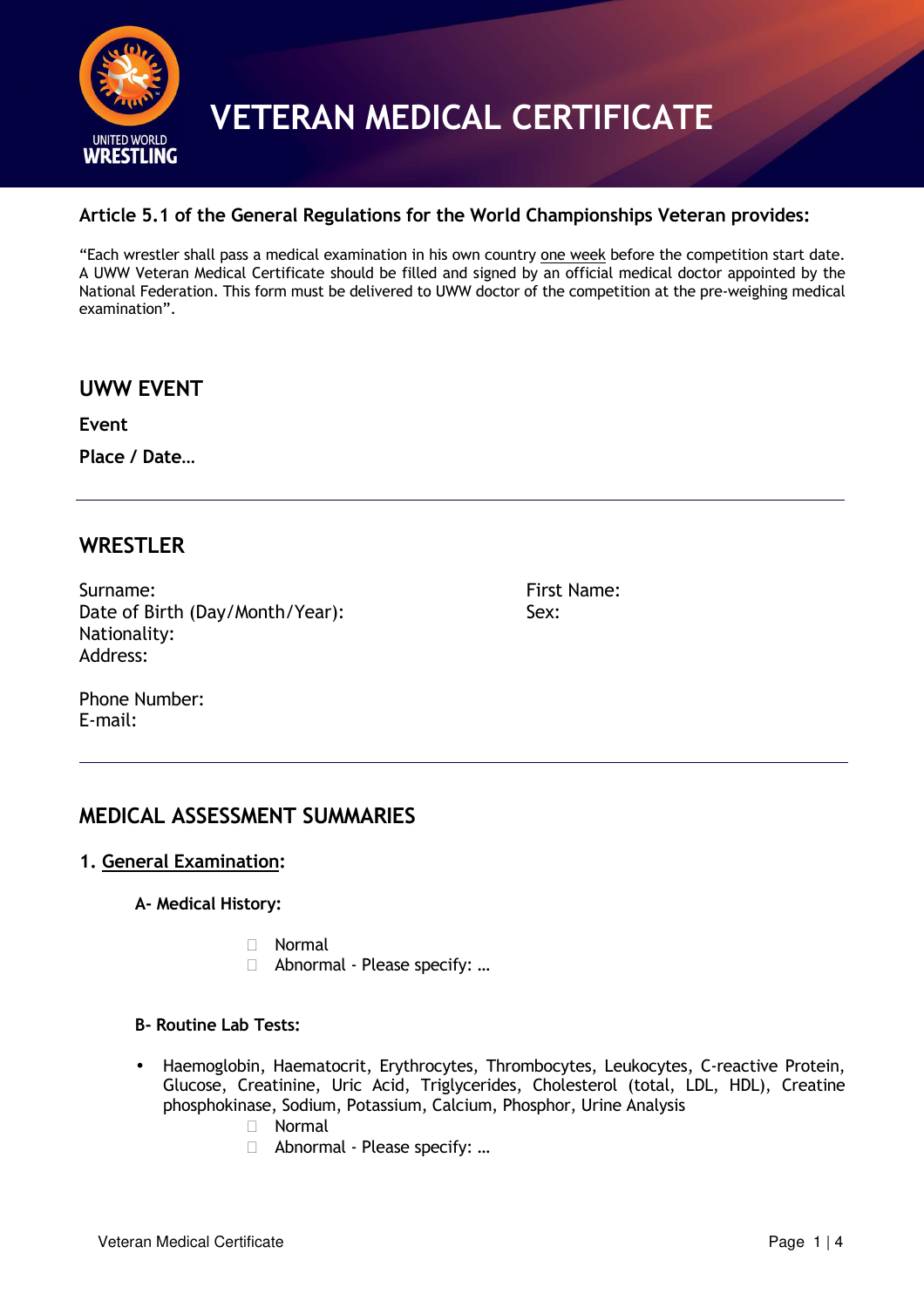

**C- Skin Inspection:** 

 Normal Abnormal - Please specify: …

#### **D- General Health:**

 Normal Eligible to wrestle with considerations Non eligible to compete Please specify: …

Examining Doctor: Surname & Name: Address: Date: Signature:

#### **3. Cardiovascular Examination:**

- Physical examination, Chest x-ray, Heart rate & rhythm, Blood Pressure, Electrocardiography, Echocardiography Normal Eligible to wrestle with considerations Non eligible to compete Please specify: …
- Examining Doctor: Surname & Name: Address: Date: Signature & Stamp: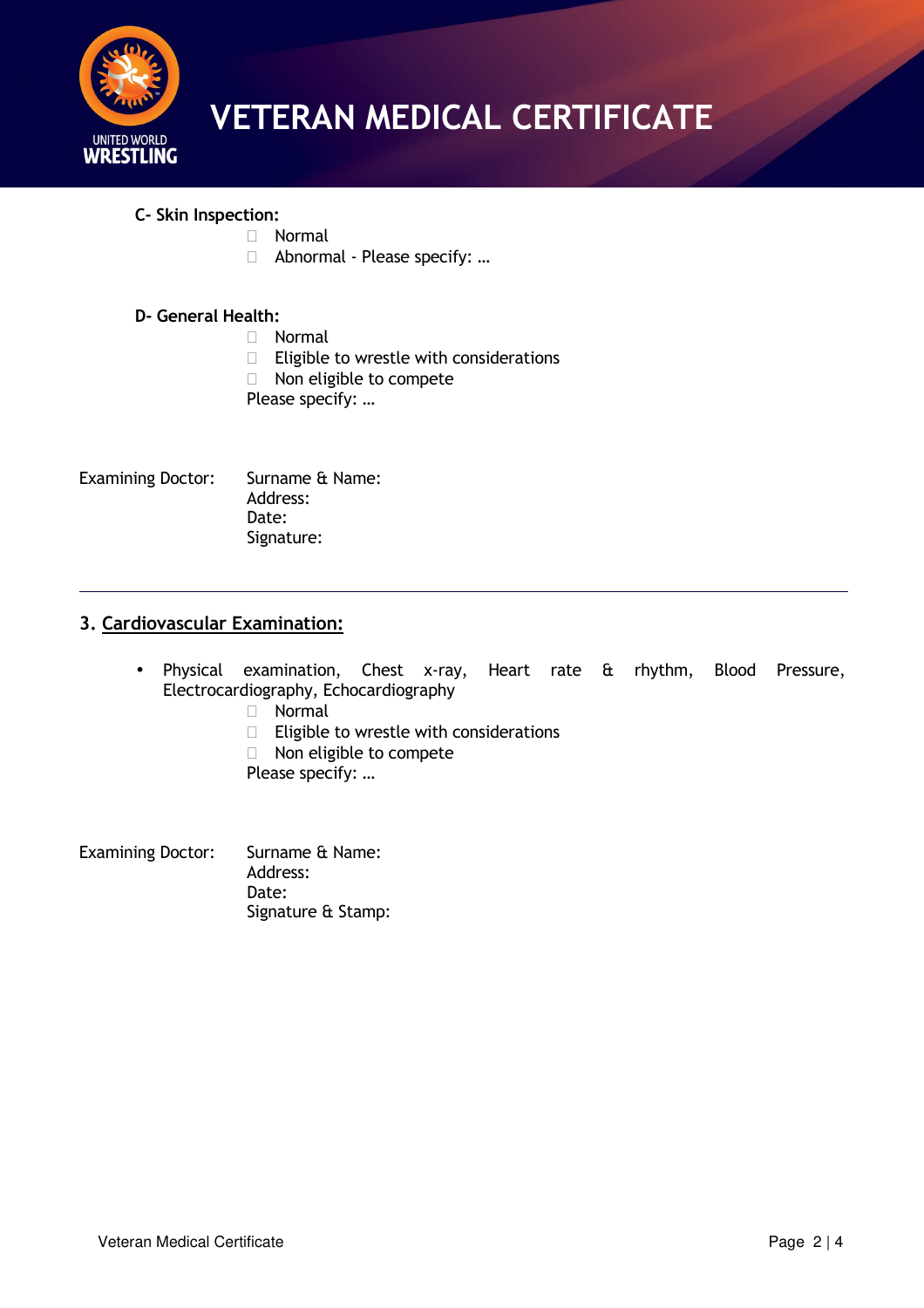

#### **4. Orthopaedic Examination:**

• Spine (cervical, thoracic lumbar), Shoulder, Arm, Elbow, Forearm, Wrist, Hand, Fingers, Hip, Thigh, Knee, Lower leg, Ankle & Foot

 Normal Eligible to wrestle with considerations Non eligible to compete Please specify: …

Examining Doctor: Surname & Name: Address: Date: Signature & Stamp:

#### **5. Medical Certification**

I certify that this wrestler:

 Has no apparent contraindication to practice wrestling in competitive level. Is not recommended to practice wrestling in competitive level.

Certifying Doctor: Surname & Name:

Medical Registration Number:

Address:

Phone Number: Fax Number: E-mail:

Date:

Signature & Stamp:

\*\*\*\*\*